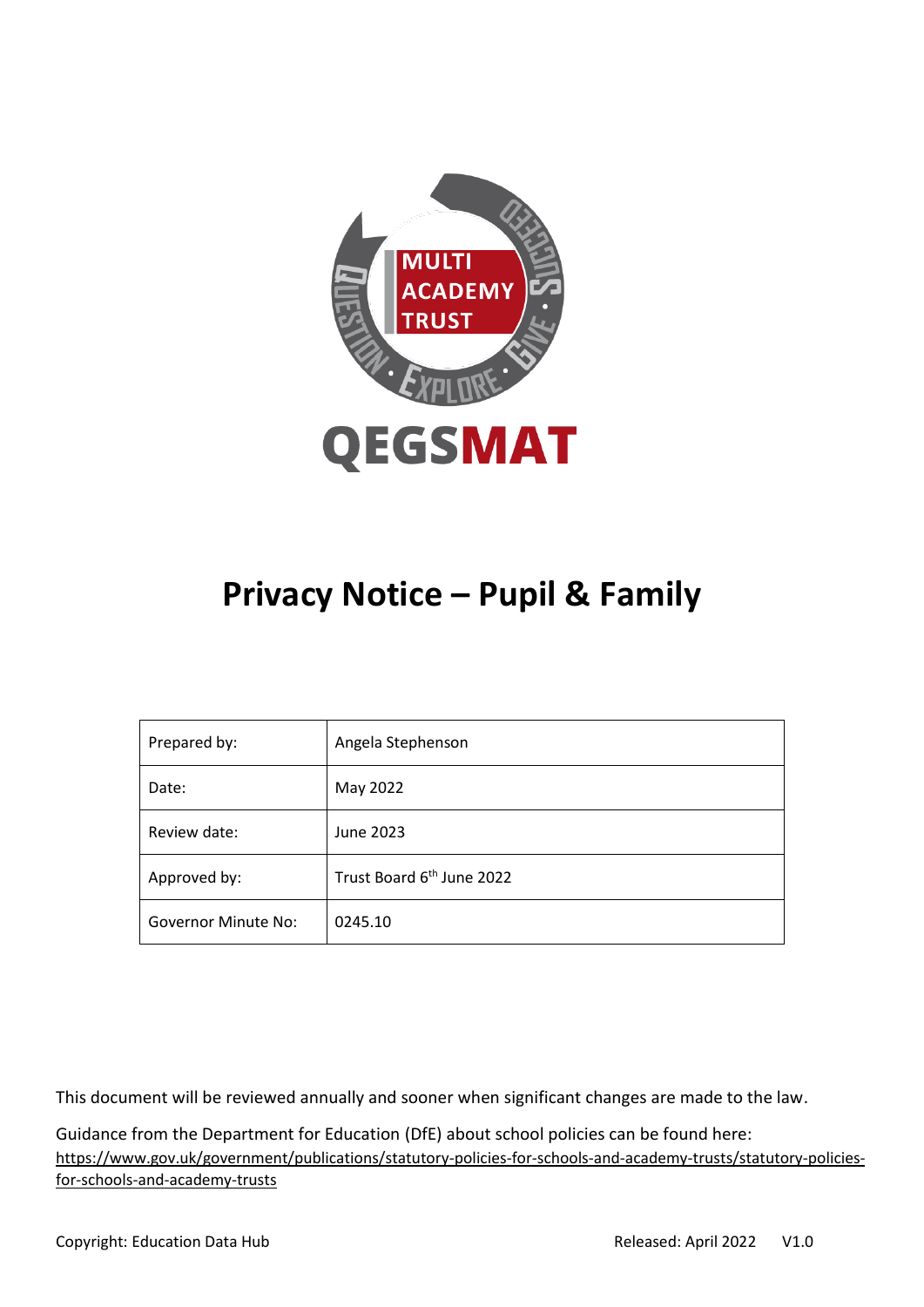# **Contents**

| 2.12.1 |  |
|--------|--|
|        |  |
|        |  |
|        |  |
|        |  |
|        |  |
|        |  |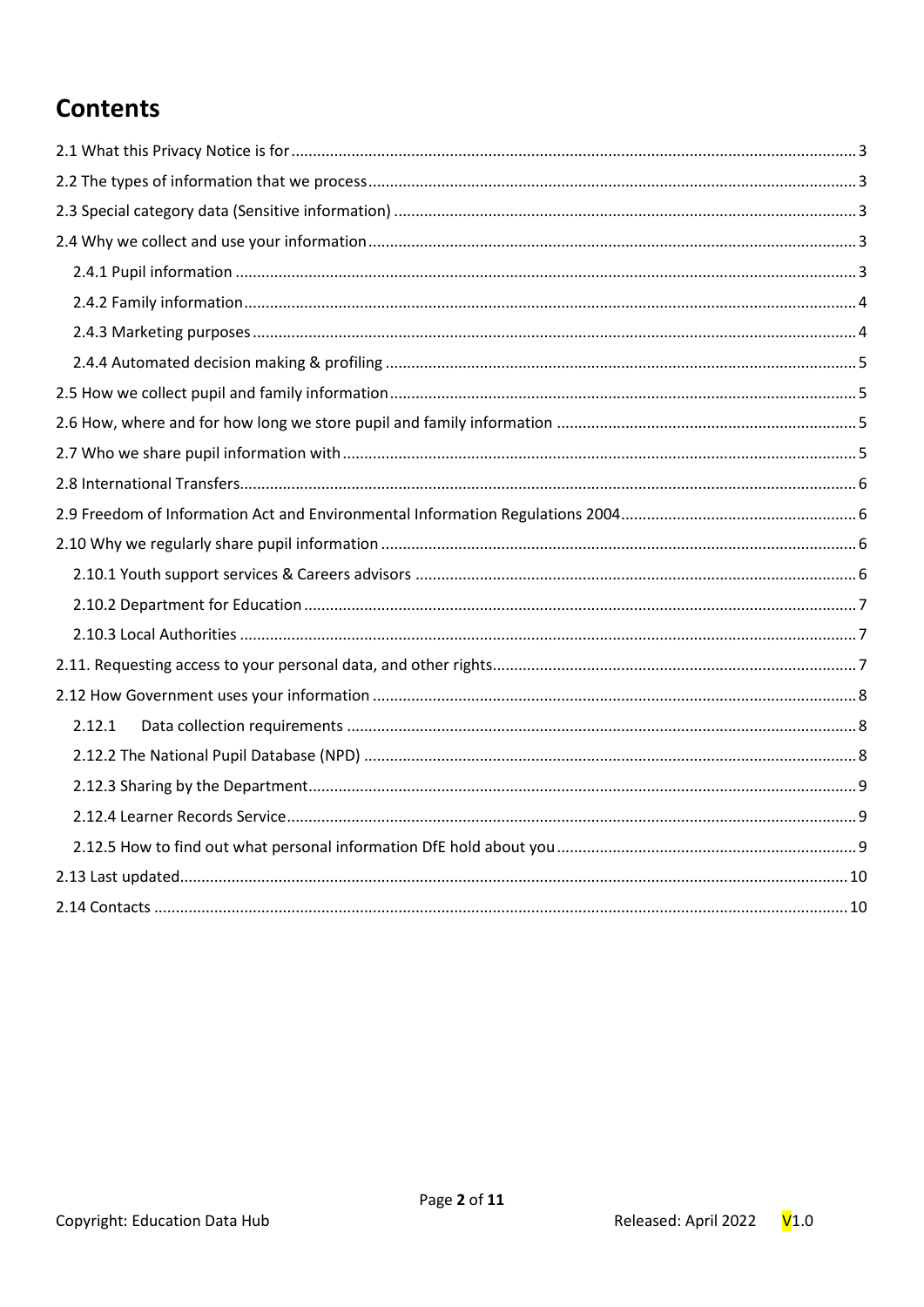# **Privacy Notice (How we use pupil information) – For pupils and their families**

# <span id="page-2-0"></span>**2.1 What this Privacy Notice is for**

QEGSMAT (the Trust and its schools) collect, hold, use and share information about our pupils and their families. This is known as "personal data" and you have rights around that data, including knowing how and why we are processing the data. "Processing" data means from collecting, storing, using, sharing and disposing of it.

# <span id="page-2-1"></span>**2.2 The types of information that we process**

- Your name, date of birth, unique pupil number, and contact details including your address.
- Attendance records (sessions attended, number of absences, absence reasons and any previous school attended).
- Behavioural information (such as exclusions and any alternative provision put in place).
- Assessment and attainment (such as national curriculum assessment results e.g. Key Stage 2 results, exam results and student performance at different data collections, post 16 courses enrolled for and any relevant results).
- Medical conditions we need to be aware of, including SEND, mental and physical health.
- Safeguarding information including court orders and/or social care involvement.
- For pupils enrolling for post 14 qualifications, the Learning Records Service will give us the unique learner number (ULN) and may also give us details about your learning or qualifications.
- Destination data (this is information about what students do after leaving the school, for example, college, university, apprenticeship, employment).
- Post 16 learning information.
- Extra-curricular and enrichment participation.
- CCTV data.
- Photographs of you.
- Correspondence and complaints.

### <span id="page-2-2"></span>**2.3 Special category data (sensitive information)**

- Characteristics (including ethnicity and language).
- Safeguarding information (such as court orders and professional involvement).
- Special educational needs (including the needs and ranking).
- Medical information that we need to be aware of (including your doctor's information, child health, dental health, allergies, medication and dietary requirements).
- Free school meal eligibility.
- Other funding (Pupil Premium, ESA, High Needs Funding and Catch Up Funding).
- Biometrics (thumb print for catering services/attendance/access to systems) more information about this can be found in our Protection of Biometric Information Policy.

### <span id="page-2-3"></span>**2.4 Why we collect and use your information**

### <span id="page-2-4"></span>**2.4.1 Pupil information**

We collect and use your information:

- To support your learning.
- To monitor and report on pupil attainment progress.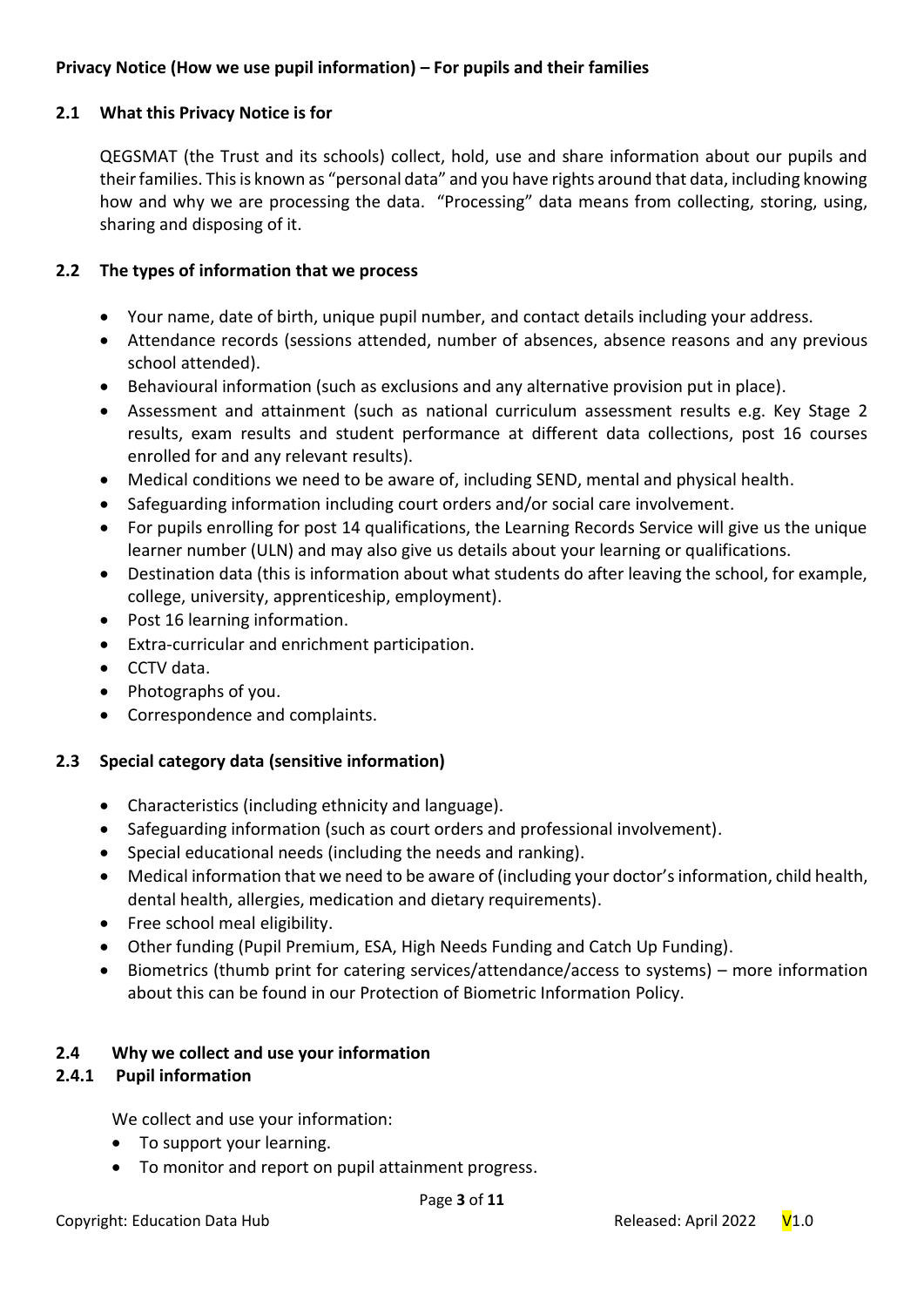- To provide appropriate pastoral care.
- To assess the quality of our services.
- To keep children safe.
- Photos are used for identification purposes (safeguarding), and celebration purposes (to record work, classes and school events).
- To meet the legal duties placed upon us by the DfE.
- To comply with the law in general.
- For site safety and security.
- To protect against fraud.
- To streamline systems.

# <span id="page-3-0"></span>**2.4.2 Family information**

We collect and use information about our pupils' families:

- To fulfil our legal obligations.
- For the admissions process.
- For communication and reporting purposes.
- For safeguarding and welfare purposes.
- To keep families informed about events and emergencies.
- To process payments.
- To gather feedback about our work.

Under the General Data Protection Regulation (UK GDPR), the lawful bases we rely on for processing-pupil and family information are:

- Article 6(a) Your consent (for anything which does not fall into the purposes explained below).
- Article 6(c) Compliance with our legal obligations as set out in the Education Act 1996 (as amended). We are required to share information about our pupils with the DfE under regulation 3 of The Education (Information About Individual Pupils) (England) Regulations 2013. **In addition, there are extensive statutory obligations that a school is subject to – further details about these are available from our Data Protection Officer.**
- Being necessary for us to carry out tasks that are in the public interest.

The way we collect and use *sensitive* pupil and family information are lawful based on: your explicit consent; for compliance with certain legal obligations, or for exercising certain legal rights; for protecting a person's vital interests in an emergency; for health and public health reasons; or for carrying out tasks that are in the substantial public interest including for safeguarding purposes.

Please see our Special Category Data Policy document for full details of these lawful bases for processing this data.

### <span id="page-3-1"></span>**2.4.3 Marketing purposes**

Where a family member gives us consent, we may send them marketing information by text message or email, such as for promoting school events, campaigns or charities. Consent can be withdrawn at any time by contacting us (see the Contacts section).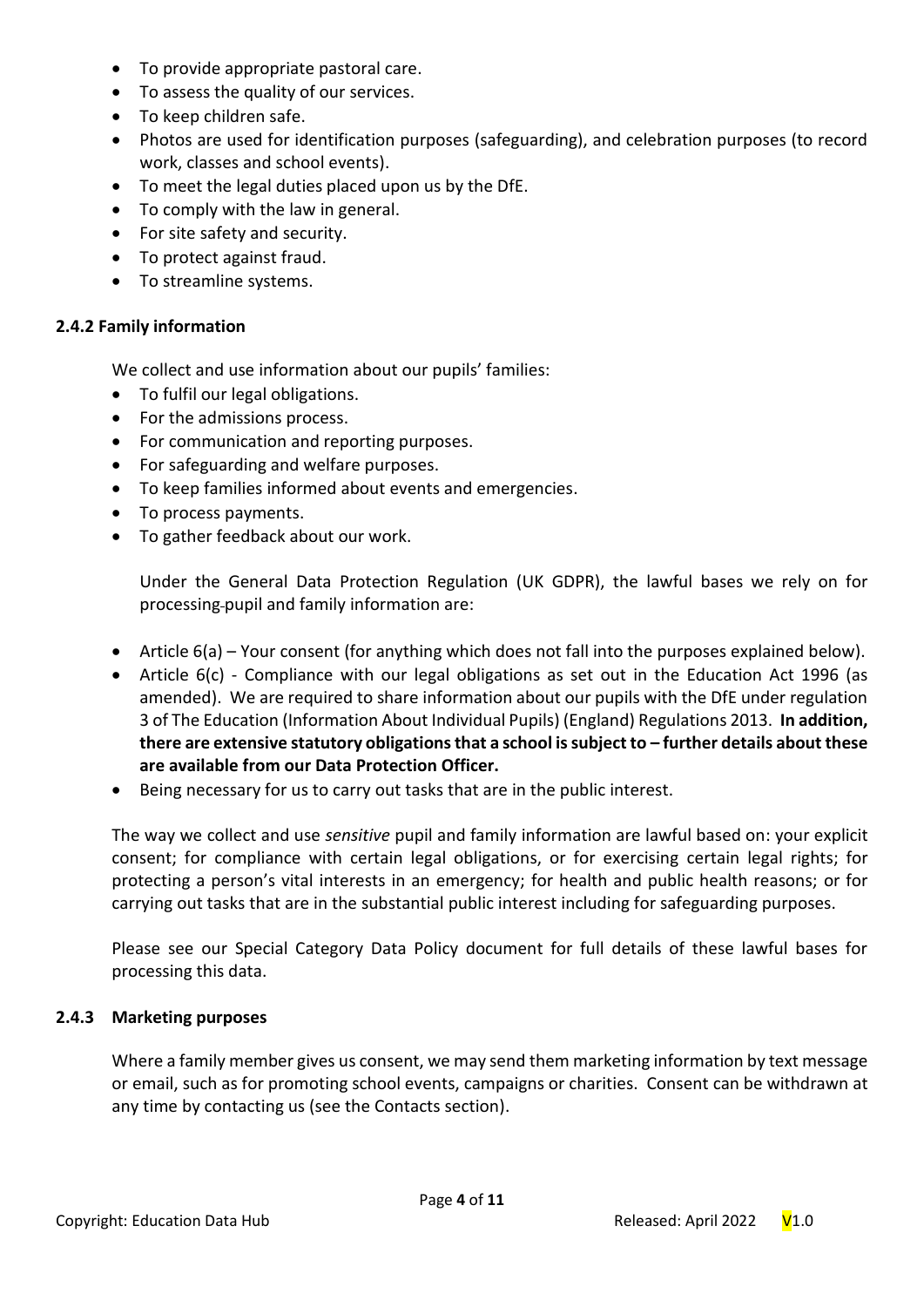# <span id="page-4-0"></span>**2.4.4 Automated decision making & profiling**

We don't use any of your personal information to make automated decisions about you, or to profile you. If this changes in the future, privacy notices will be updated to explain both the processing and your right to object to it.

# <span id="page-4-1"></span>**2.5 How we collect pupil and family information**

We collect pupil information using admission forms completed by the parent/carer when a pupil joins our school, data collection forms, CCTV cameras, information produced from our day-to-day interaction with pupils, and other information provided by; parents/carers, the previous school/provisions, local authorities, NHS, Police, the DfE and by secure file transfer Common Transfer File (CTF).

Whilst most of the pupil information you provide to us is mandatory, some of it is requested on a voluntary basis. We will let you know, when we ask you for information, whether you are required to provide the information and your rights in relation to this.

# <span id="page-4-2"></span>**2.6 How, where and for how long we store pupil and family information**

We store pupil information securely on the school's IT network on a secure server on site. Secure storage is provided for paper-based records.

We only keep the information for the length of time we need it for, as shown in our data retention schedule. For more information on our data retention schedule this is available on the school website or from the school office.

We are currently following the instructions of th[e Independent Inquiry into Child Sexual Abuse \(IICSA\)](https://www.iicsa.org.uk/document/guidance-note-retention-instructions-and-data-protection-requirements) which states that student records should not be destroyed until this inquiry is complete.

We dispose of personal information securely when we no longer need it.

### <span id="page-4-3"></span>**2.7 Who we share pupil information with**

We routinely share pupil information with:

- Schools that the pupils attend after leaving us.
- Feeder schools.
- Our local authority.
- Other relevant local authorities.
- Our school's Governing Body.
- Youth support services/careers services (pupils aged 13+).
- Universities.
- Employers/training providers where references are requested.
- Work experience providers.
- The DfE inc. Learner Record Services and the National Pupil Database.
- Police.
- NHS (agencies and services)/school nurse.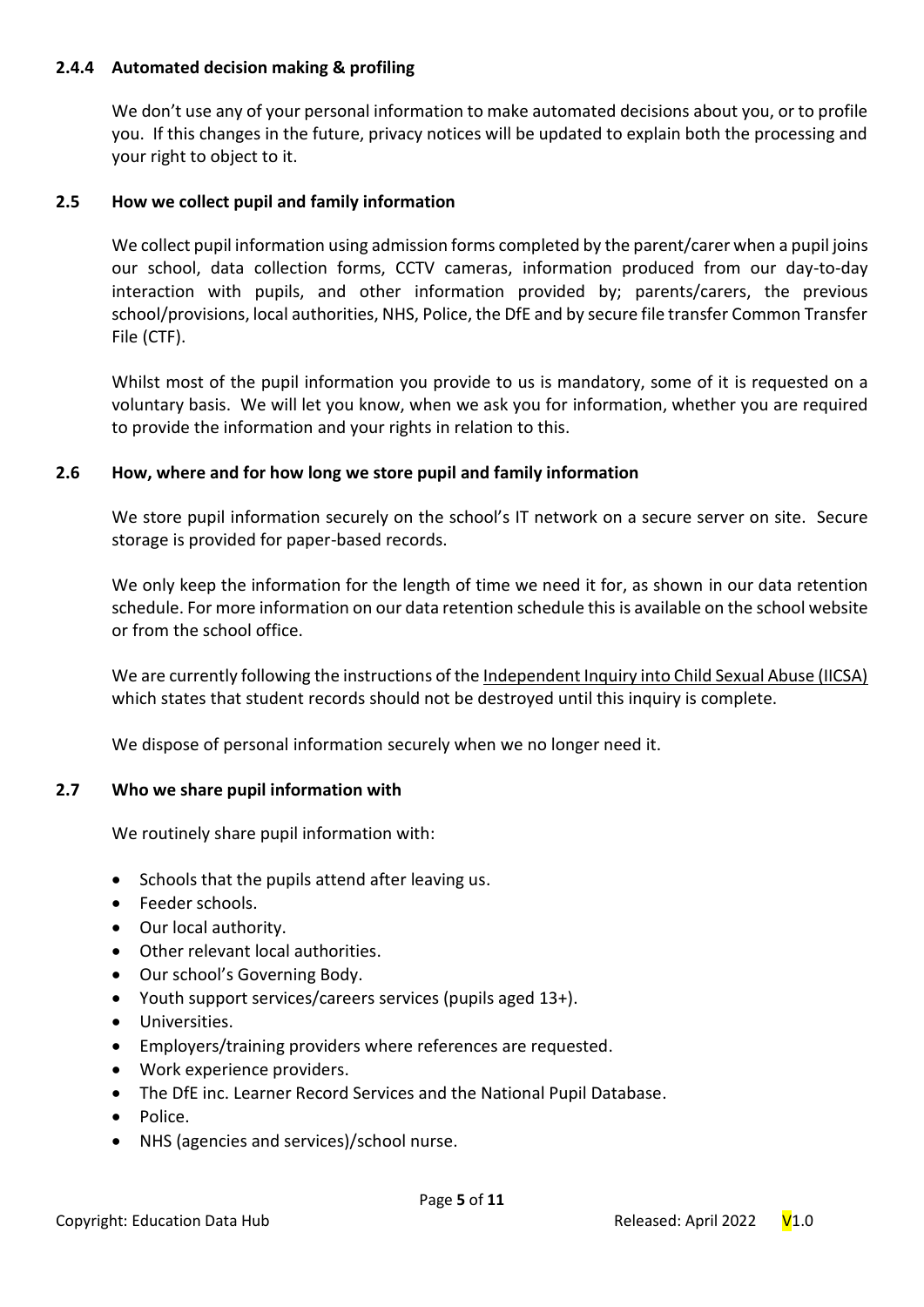• External systems used by the school to carry out day to day processes and requirements. For example, and not limited to; SIMS, teachers to parents, parent portal – Insight, school payments.

For a full list of the external agencies we share data with please contact us.

# <span id="page-5-0"></span>**2.8 International Transfers**

Your personal information may be transferred outside the UK and the European Economic Area ('EEA'), including to the United States. Where information is transferred outside the UK or EEA to a country that is not designated as "adequate" in relation to data protection law, the information is adequately protected by the use of International Data Transfer Agreements and security measures, and other appropriate safeguards. For more information on international transfers please contact us at the details below.

# <span id="page-5-1"></span>**2.9 Freedom of Information Act and Environmental Information Regulations 2004**

As a public body, our schools are subject to requests made under the above legislation. However, we will never disclose personal data in our responses to these requests where to do so would contravene the principles of data protection.

# <span id="page-5-2"></span>**2.10 Why we regularly share pupil information**

We do not share information about our pupils with anyone without consent unless the law and our policies allow us to do so.

### <span id="page-5-3"></span>**2.10.1 Youth support services & careers advisors**

Pupils aged 13+.

Once our pupils reach the age of 13, we pass information about the pupil to our local authority so they can carry out their legal responsibilities in relation to the education or training of 13-19 year olds under section 507B of the Education Act 1996.

This enables them to provide services as follows:

- Youth support services.
- Careers advisers.

A parent or guardian can object to any information in addition to their child's name, address and date of birth being passed to their local authority or provider of youth support services by informing us. This right is transferred to the child/pupil once they reach the age 16.

Data is securely transferred to the youth support service under the terms of a Data Sharing Agreement with Derbyshire County Council [https://schoolsnet.derbyshire.gov.uk/administration](https://schoolsnet.derbyshire.gov.uk/administration-services-and-support/information-governance/information-sharing.aspx)[services-and-support/information-governance/information-sharing.aspx.](https://schoolsnet.derbyshire.gov.uk/administration-services-and-support/information-governance/information-sharing.aspx)

For more information about services for young people, please visit our local authority website or contact the Data Protection Officer.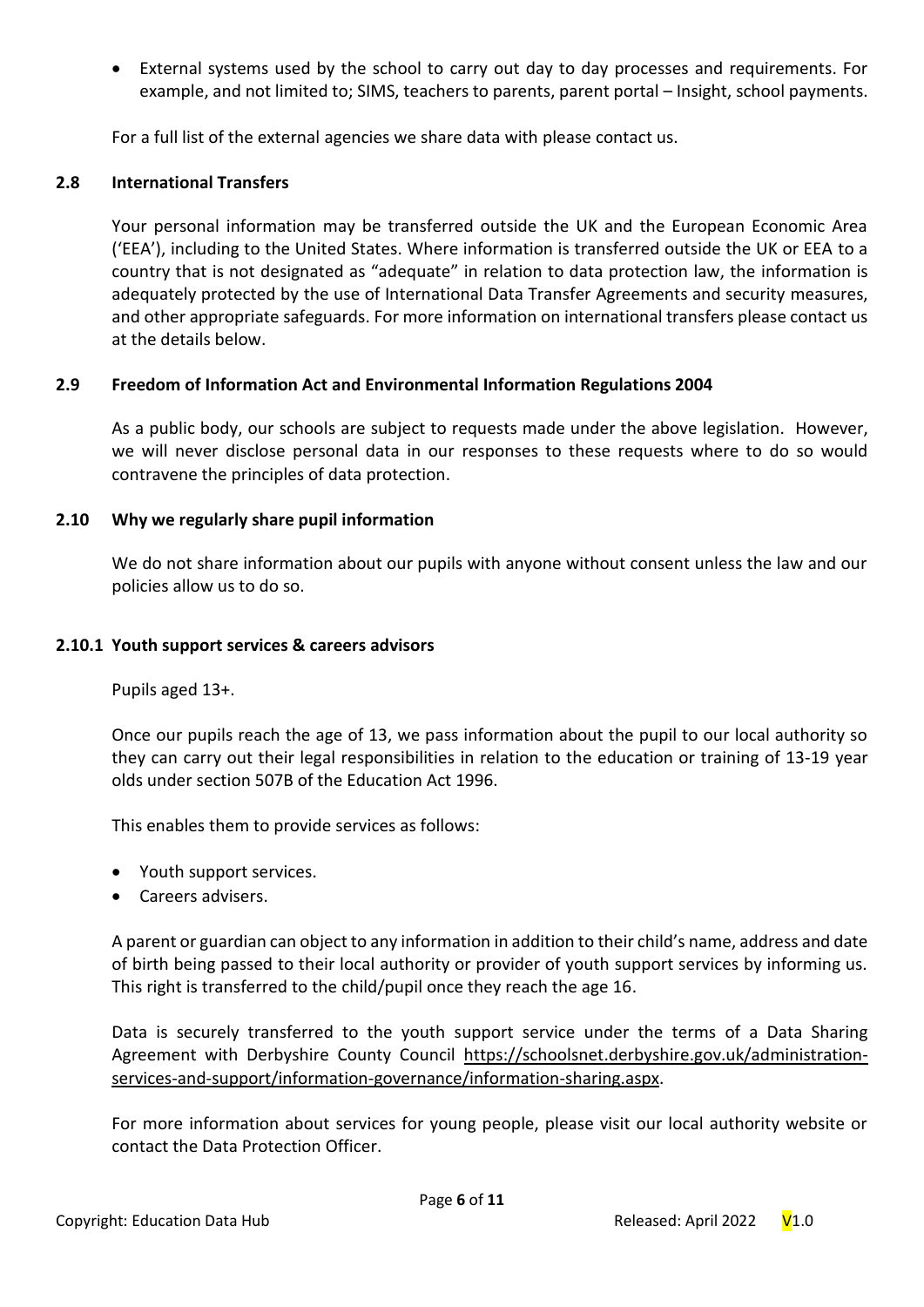Pupils aged 16+

We will also share certain information about pupils aged 16+ with our local authority as they have responsibilities in relation to the education or training of 13-19 year olds under section 507B of the Education Act 1996.

This enables them to provide services as follows:

- Post-16 education and training providers.
- Youth support services.
- Careers advisers.

A child/pupil once they reach the age of 16 can object to information other than their name, address and date of birth being passed to their local authority by contacting us.

For more information about services for young people, please visit our local authority website.

### <span id="page-6-0"></span>**2.10.2 Department for Education**

The DfE collects personal data from educational settings and local authorities via various statutory data collections. We are required to share information about our pupils with the DfE either directly or via our local authority for the purpose of those data collections, under: Regulation 5 of The Education (Information About Individual Pupils) (England) Regulations 2013.

All data is transferred securely and held by DfE under a combination of software and hardware controls, which meet the current government security policy framework.

For more information, please see 'How Government uses your data' section.

### <span id="page-6-1"></span>**2.10.3 Local Authorities**

We may be required to share information about our pupils with the local authority to ensure that they can conduct their statutory duties under:

• The Schools Admission Code, including conducting Fair Access Panels.

### <span id="page-6-2"></span>**2.11. Requesting access to your personal data, and other rights**

Under data protection law, pupils have the right to request access to information about them that we hold, and in some cases, parents can make the request on the pupil's behalf, although this will be subject to the pupil's consent if they are deemed to be competent to understand the request and any implications.

Family members/carers also have the right to request access to information about them that we hold.

You also have the right to:

- Be informed about the collection and use of your personal data.
- Have inaccurate personal data changed or completed if it is incomplete.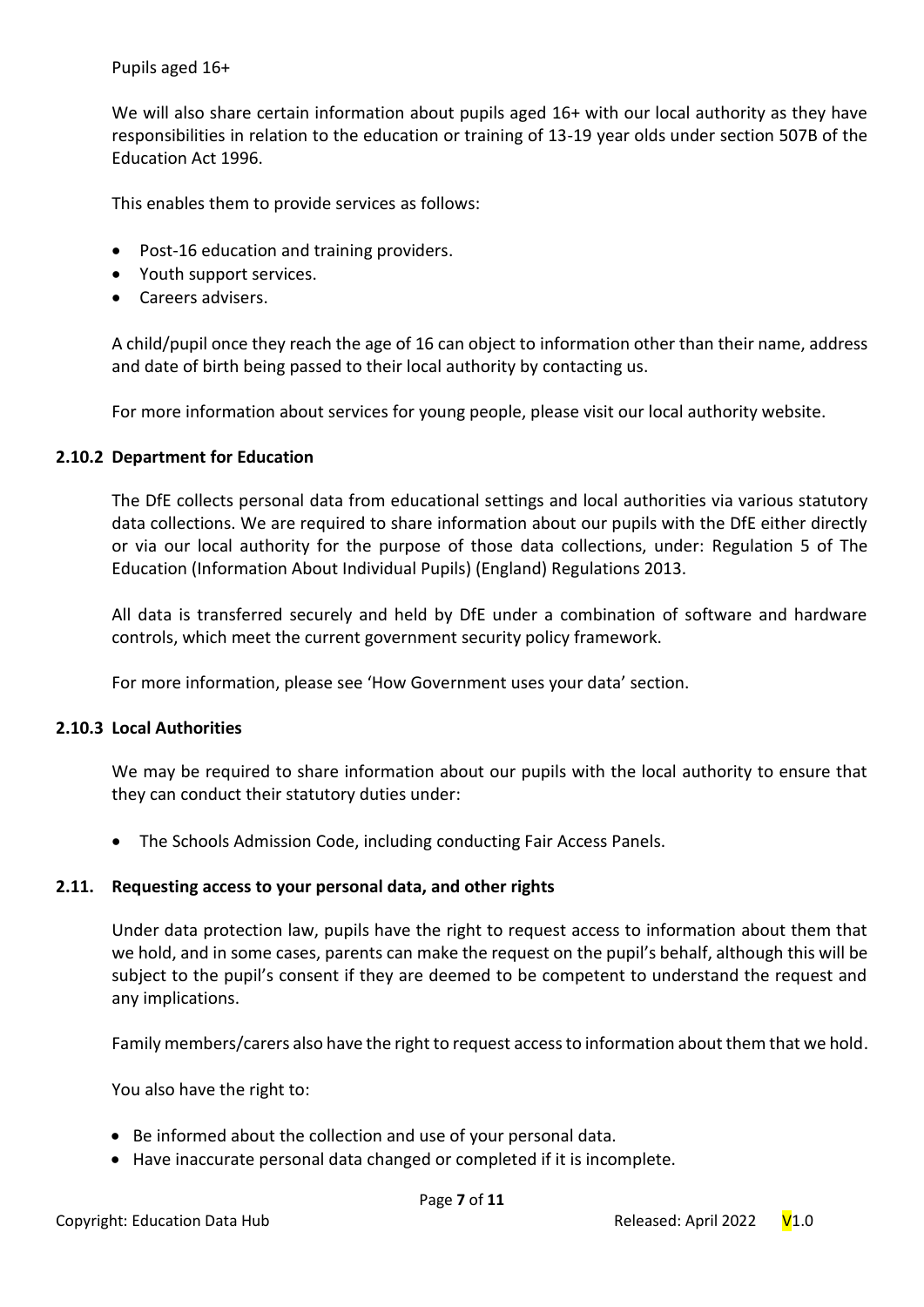- Erasure, often known as the 'right to be forgotten'; however this does not apply where, amongst other things, processing is necessary to comply with a legal obligation.
- Restrict the way we are using your information, although, as above this is a limited right.
- Object to the way we are using your information; though other than for marketing purposes, this is also limited as above.
- Where we rely on your consent to collect and use your data, you have the right to withdraw that consent. If you do change your mind, or you are unhappy with our use of your personal data, please let us know – our contacts are in section 2.14 at the end of this document.
- You also have rights in relation to automated decision making and profiling, though these are not currently relevant as we don't carry out automated decision making or profiling.
- Finally, the right to complain about the way we use your personal information to the ICO, or to seek compensation through the courts.

If you would like to request access to your data, or use any of the other rights listed above, please contact the school office in the first instance.

# <span id="page-7-0"></span>**2.12 How Government uses your information**

The pupil data that we lawfully share with the DfE through data collections:

- Underpins school funding, which is calculated based upon the numbers of children and their characteristics in each school.
- Informs 'short term' education policy monitoring and school accountability and intervention (for example, school GCSE results or Pupil Progress measures).
- Supports 'longer term' research and monitoring of educational policy (for example how certain subject choices go on to affect education or earnings beyond school).

# <span id="page-7-1"></span>**2.12.1 Data collection requirements**

To find out more about the data collection requirements placed on us by the DfE (for example; via the school census) go to https://www.gov.uk/education/data-collection-and-censuses-for-schools.

# <span id="page-7-2"></span>**2.12.2 The National Pupil Database (NPD)**

Much of the data about pupils in England goes on to be held in the National Pupil Database (NPD).

The NPD is owned and managed by the DfE and contains information about pupils in schools in England. It provides invaluable evidence on educational performance to inform independent research, as well as studies commissioned by the Department.

It is held in electronic format for statistical purposes. This information is securely collected from a range of sources including schools, local authorities and awarding bodies.

To find out more about the NPD, go to [https://www.gov.uk/government/publications/national](https://www.gov.uk/government/publications/national-pupil-database-user-guide-and-supporting-information)[pupil-database-user-guide-and-supporting-information.](https://www.gov.uk/government/publications/national-pupil-database-user-guide-and-supporting-information)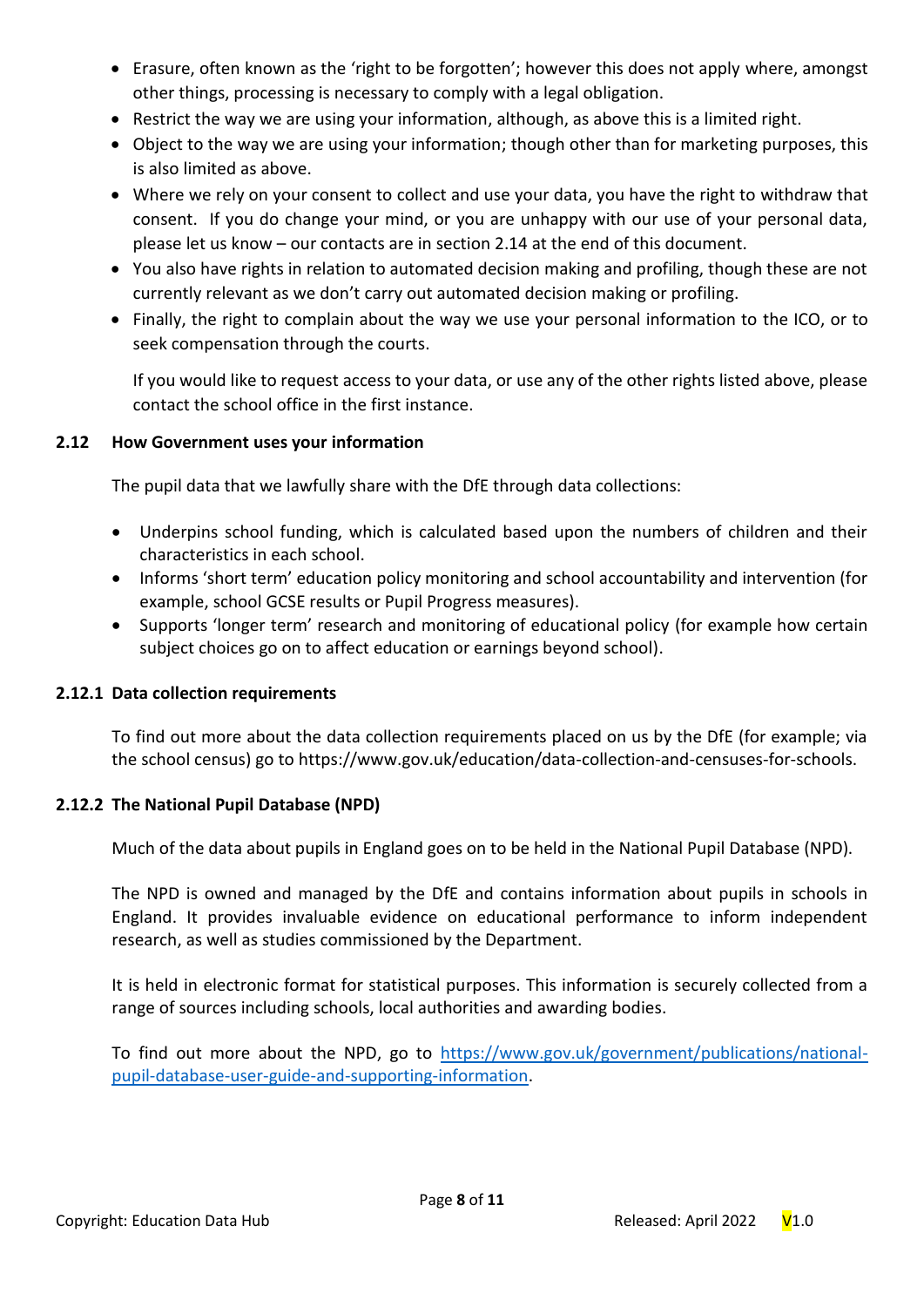### <span id="page-8-0"></span>**2.12.3 Sharing by the Department**

The law allows the Department to share pupils' personal data with certain third parties, including:

- Schools.
- Local authorities.
- Researchers.
- Organisations connected with promoting the education or wellbeing of children in England.
- Other government departments and agencies.
- Organisations fighting or identifying crime.

For more information about the Department's NPD data sharing process, please visit: <https://www.gov.uk/data-protection-how-we-collect-and-share-research-data>

Organisations fighting or identifying crime may use their legal powers to contact DfE to request access to individual level information relevant to detecting that crime. Whilst numbers fluctuate slightly over time, DfE typically supplies data on around 600 pupils per year to the Home Office and roughly one per year to the Police.

For information about which organisations the Department has provided pupil information, (and for which project) or to access a monthly breakdown of data share volumes with Home Office and the Police please visit the following website: [https://www.gov.uk/government/publications/dfe](https://www.gov.uk/government/publications/dfe-external-data-shares)[external-data-shares](https://www.gov.uk/government/publications/dfe-external-data-shares)

### <span id="page-8-1"></span>**2.12.4 Learner Records Service (LRS)**

The information you supply is used by the LRS. The LRS issues Unique Learner Numbers (ULN) and creates Personal Learning records across England, Wales and Northern Ireland, and is operated by the Education and Skills Funding Agency, an executive agency of the DfE. For more information about how your information is processed, and to access your Personal Learning Record, please refer to: <https://www.gov.uk/government/publications/lrs-privacy-notices>

### <span id="page-8-2"></span>**2.12.5 How to find out what personal information DfE hold about you**

Under the terms of the Data Protection Act 2018, you are entitled to ask the Department:

- If they are processing your personal data.
- For a description of the data they hold about you.
- The reasons they're holding it and any recipient it may be disclosed to.
- For a copy of your personal data and any details of its source.

If you want to see the personal data held about you by the Department, you should make a 'subject access request'. Further information on how to do this can be found within the Department's personal information charter that is published at the address below:

https://www.gov.uk/government/organisations/department-for-education/about/personalinformation-charter

To contact DfE: https://www.gov.uk/contact-dfe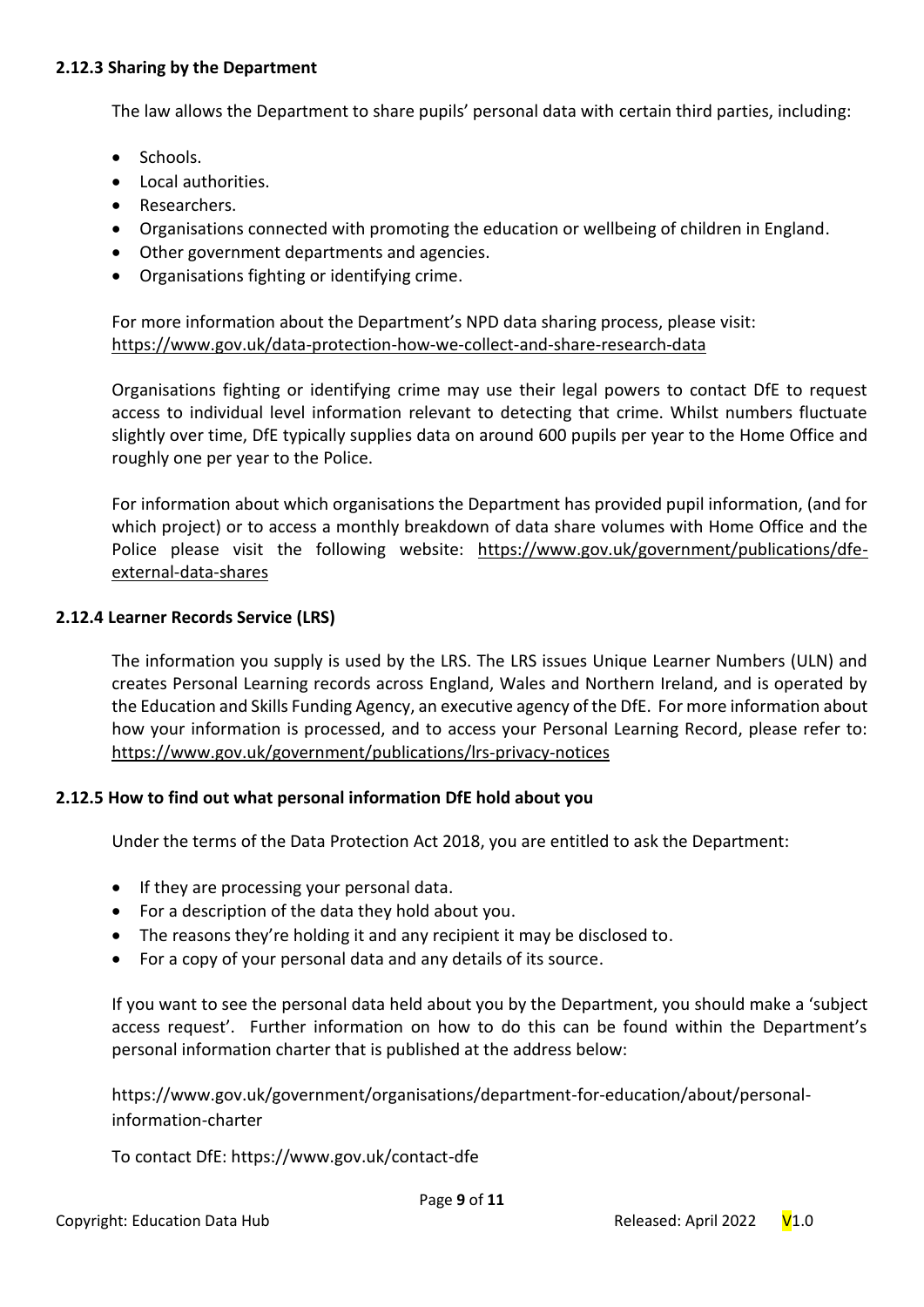#### <span id="page-9-0"></span>**2.13 Last updated**

We may need to update this privacy notice periodically so we recommend that you revisit this information from time to time. This version was last updated on 23/05/2022.

#### <span id="page-9-1"></span>**2.14 Contacts**

If you have a concern about the way we are collecting or using your personal data or you would like to discuss anything in this privacy notice, we ask that you raise your concern with us in the first instance.

Please contact the School Office, Headteacher or School Data Protection Officer:

| <b>Data Protection Officer</b> | Education Data Hub (GDPR for Schools), Derbyshire County Council |
|--------------------------------|------------------------------------------------------------------|
| <b>DPO Email:</b>              | gdprforschools@derbyshire.gov.uk                                 |
| <b>DPO Phone:</b>              | 01629 532888                                                     |
| <b>DPO Address:</b>            | County Hall, Smedley Street, Matlock, Derbyshire, DE4 3AG        |

For Derbyshire County Council:

Information Governance Officer Children's Services Department, Derbyshire County Council County Hall Matlock Derbyshire DE4 3AG

Email: cs.dpandfoi@derbyshire.gov.uk Telephone: 01629 536906

For DfE:

Public Communications Unit Department for Education Sanctuary Buildings Great Smith Street London, SW1P 3BT

Website: www.education.gov.uk https://www.gov.uk/contact-dfe Email: http://www.education.gov.uk Telephone: 0370 000 2288

If however you are dissatisfied with our response to your concerns, you can of course contact the ICO quoting our ICO registration number Z2771090 and stating that the Data Controller is QEGSMAT.

Information Commissioners' Office Wycliffe House Water Lane Wilmslow